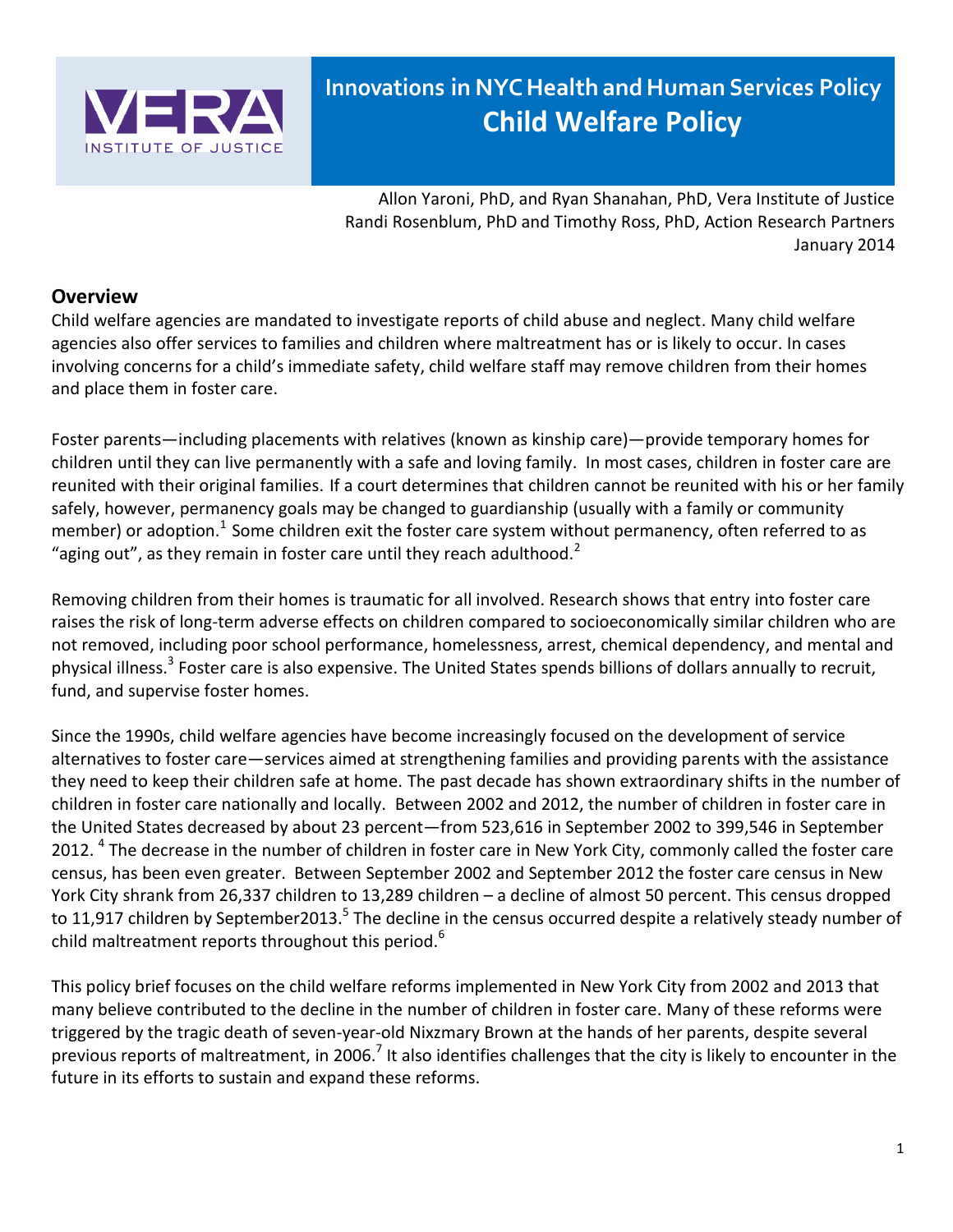#### **Methods**

This policy brief draws on interviews with experts representing a range of perspectives, including members of New York City's Administration for Children's Services (ACS) executive leadership team, child welfare service providers, and advocates. The brief is also informed by review of internal documents and aggregate data provided by ACS, review of relevant literature, and the professional experiences and expertise of the authors.

### **Policy Responses**

Experts attribute the decline in NYC's foster care census primarily to three core policy responses: (1) improving child maltreatment investigations; (2) expanding the array of preventive services and alternatives to foster care available to children and their families; and (3) developing the organizational learning and accountability processes that ACS uses to hold itself and its contracted providers accountable.

#### *Improving child maltreatment investigative practice*

Over the past 10 years, ACS made dramatic changes in the branch of the agency that conducts child protective investigations, the Division of Child Protection (DCP). These changes fall into two broad categories: strengthening the child protective workforce and improving the decision-making process during investigations.

*Strengthening the child protective workforce*. Following Nixzmary Brown's death in 2006, ACS made renewed efforts to hire motivated and qualified staff, improve their training, and support them in the field as they conduct investigations.

ACS received special budget authority allowing it to hire approximately 500 additional Child Protective Specialists (CPS). ACS also changed the internal hiring processes to allow adequate time for training new CPS and placing them in their permanent field units. For the first time, ACS launched a high-profile advertising campaign to recruit candidates with a strong interest in a career in child protection and made efforts to recruit candidates from local educational institutions. ACS also introduced a series of competency tools to identify the applicants best suited for work in the area of child protection during the recruitment stage.

To ensure that CPS are equipped with the necessary skills, ACS revamped their training to focus on developing the core competencies needed for effective child protective work and strengthening the connections between classroom trainers and CPS supervisors located in the borough offices. CPS trainees attend the James Satterwhite Academy—the training arm of ACS. From the classroom, trainees move back and forth between the borough offices and the Academy. Under the new curriculum, CPS's initial training is followed by three months of working on cases in a training unit where they are mentored by training specialists. After the orientation period, they are integrated into regular units and commence a series of second-level courses. Strengthening the training created a smoother transition to the borough offices, reducing stress for the newly trained CPS and gave field trainers and supervisors more confidence in the readiness of the new CPS.

ACS also introduced an array of expert consultants and advisers to assist CPS in making well-informed risk assessments during investigations and decisions about the referral of families to services that target their unique needs and circumstances. Through the Clinical Consultation Program (CCP), CPS consult with nurse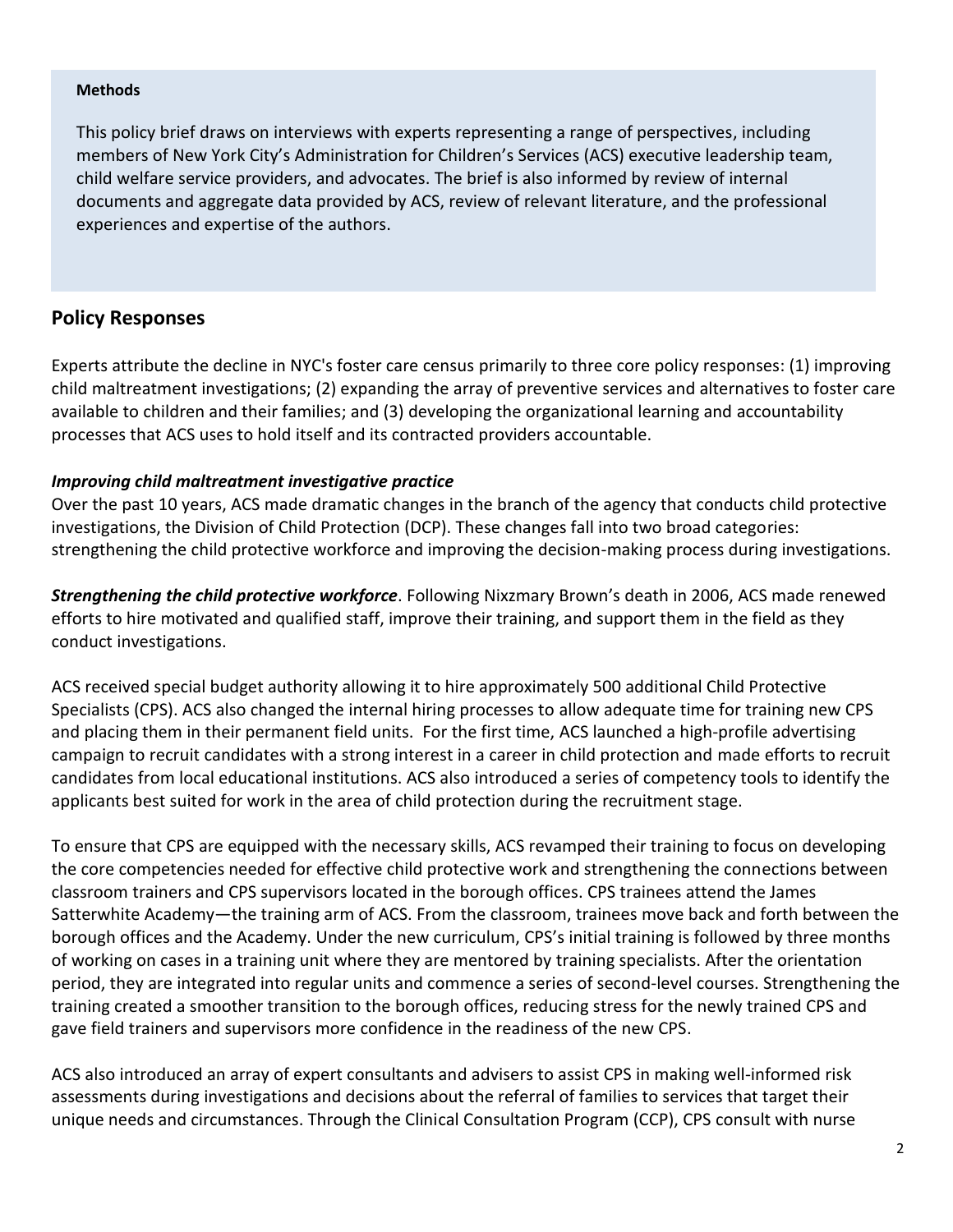practitioners and experts in domestic violence, mental health, and substance use. ACS also hired more than 100 former law enforcement investigators and investigative supervisors to serve as consultants. The investigative consultants conduct criminal background checks on clients as part of the maltreatment investigations, advise CPS on approaches to gathering information, and co-investigate complex cases with CPS. Interviews suggest that the CCP and law enforcement investigators helped increase the quality and comprehensiveness of DCP investigations. Prior to the availability of these resources, CPS and their supervisors were often left alone to make decisions about complex evidentiary and medical issues.

The expansion of the CPS workforce, reform of hiring processes, and training of more qualified and motivated staff enabled ACS to increase staff retention and reduce caseloads—factors that experts credit for improving investigative practice.<sup>8</sup> According to statistics provided by ACS, the average caseload of a CPS dropped from an average of 16 cases per CPS in 2006 to nine cases per CPS in 2013—among the lowest in the nation. Low caseloads are associated with higher worker satisfaction, more methodical investigations, and lower staff turnover.<sup>9</sup> Prior to 2007, as many as 25 percent of CPS left ACS every year. In 2013 this number dropped to about 3 percent. Many experts consider low caseloads and high retention rates to be crucial elements in sustaining quality child protective investigations.

*Improving decision-making processes.* ACS introduced several changes to its child protective practice aimed at improving the processes by which CPS make decisions. These changes include: (1) using a risk assessment tool, (2) conducting conferences to address safety concerns at critical decision points during the life of a case, and (3) increasing the use of court-ordered supervision.

Risk assessment is the core of child protective work. In 2012, ACS drafted new policy and guidance around the appropriate use of a standardized risk assessment tool called the Risk Assessment Profile (RAP). The RAP is a state-wide assessment tool that helps structure investigations by requiring the collection of a core set of information that distills risk into a four-point scale, ranging from one (low risk) to four (very high risk). A high RAP score does not mean that a child is automatically removed from his or her home, but it provides a standardized framework across investigation cases and discourages decisions based on gut instincts or suppositions. In recent years, DCP has placed increased emphasis on integrating the use of the RAP in management and supervisory practice, staff training, and ChildStat (an accountability measure discussed below).

To help ensure that all alternatives are explored before a child is removed from home, ACS introduced child safety conferences (CSCs) citywide in 2008. CSCs are mandatory meetings that take place when a child's removal from his or her family is imminent.<sup>10</sup> The CSCs bring together parents, supporters that parents may invite such as family and friends, child protective staff, and other community stakeholders to determine if alternatives to removal are available. When no alternatives are available, the CSCs try to identify kin or other caregivers known to the children and their families as placement resources.

ACS also expanded the use of court ordered supervision (COS) after the Nixzmary Brown tragedy. COS allows judges to set conditions that the parents have to comply with in order for the children to stay at home during the pendency of the case. The COS also requires staff from ACS's Family Services Unit to visit the family and monitor adherence to the conditions set by the court. ACS standards set these contacts between ACS and the family at a minimum of twice a month. The use of COS has been controversial. Proponents argue that COS allows ACS to monitor families whose children would otherwise be removed from their home and therefore, allowed more children to stay at home while ensuring their safety. Critics argue that COS is overused, intrusive,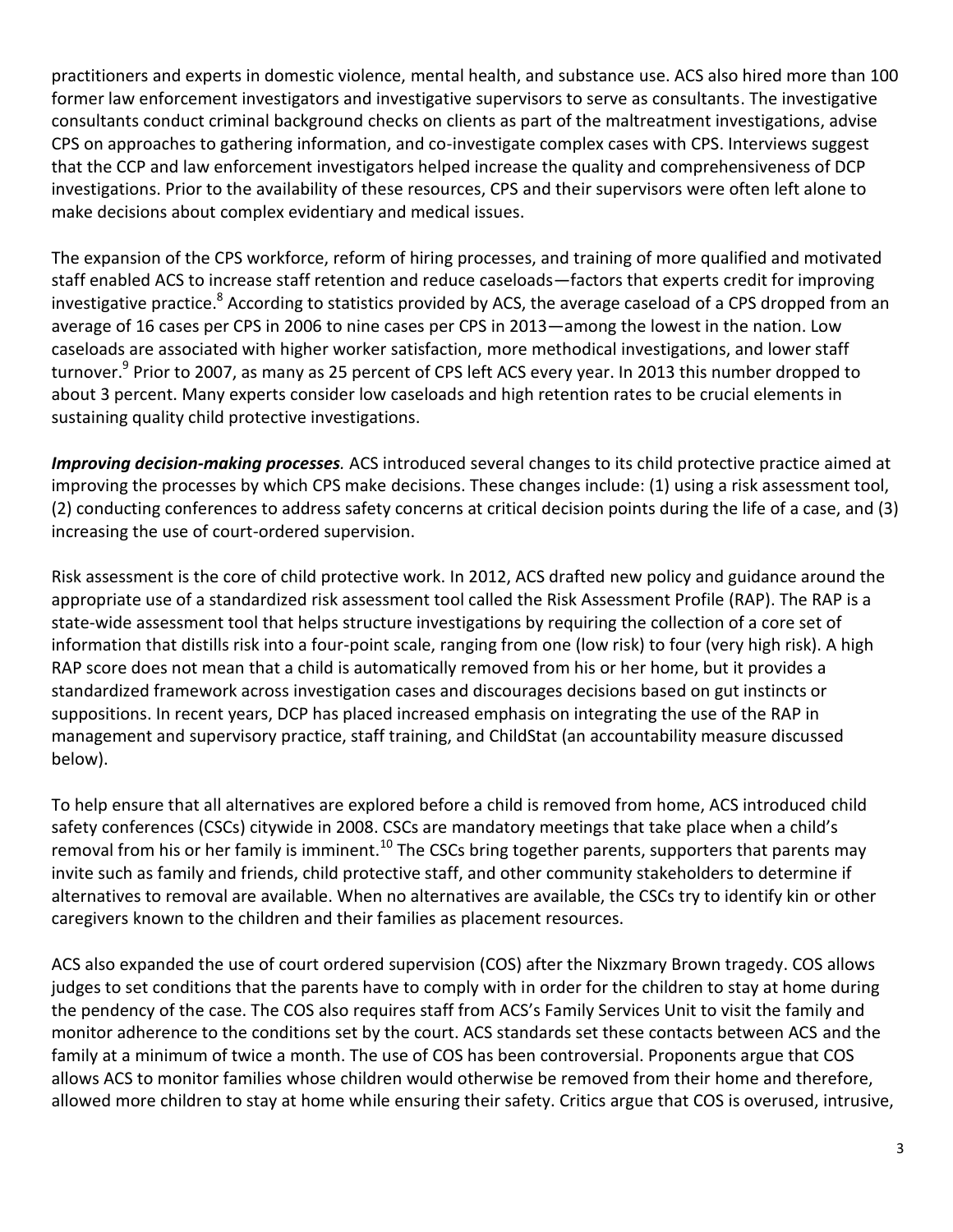and orients ACS toward monitoring compliance with court orders instead of working with the families to improve safety and long-term solutions.

# *Expanding the array of services available to children and families*

During the past 10 years, ACS has made significant changes in its array of contracted services. Many interview participants attributed the decline in the number of children in foster care to improvements in the range and availability of those services. Changes in the service array made it more likely that children could be kept at home safely while helping children who were removed from their families move through foster care and into a permanent placement more quickly.

*Expanding the range of preventive services*. Preventive services are designed to strengthen families, provide parents with the assistance they need to keep their children safe at home, and prevent entry to foster care. Preventive services are typically provided by contracted nonprofit organizations and include, among others, family or individual counseling, parenting classes, substance abuse treatment, domestic violence intervention, and support for pregnant and parenting teens.

Experts believe that expanding the range of available services helped reduce the number of children entering foster care. From 2000 to 2010, ACS's expenditures for preventive services nearly doubled.<sup>11</sup> In 2012, the city added 3,000 preventive service slots to ACS's baseline budget.<sup>12</sup> The state's uncapped matching funds for preventive services, which provide a 65 percent match for every dollar the city spends, has played an important role in building and sustaining preventive service capacity.<sup>13</sup>

As shown in Figure 1, the number of children receiving preventive services increased by 25 percent from 2000 to 2010. The number of city children receiving preventive services exceeded the number of children in foster care in 2002 for the first time in the city's history.





*Shrinking congregate care.* Children in foster care placed in congregate care—institutional placements such as group homes or residential treatment centers—tend to have worse outcomes compared to similar children who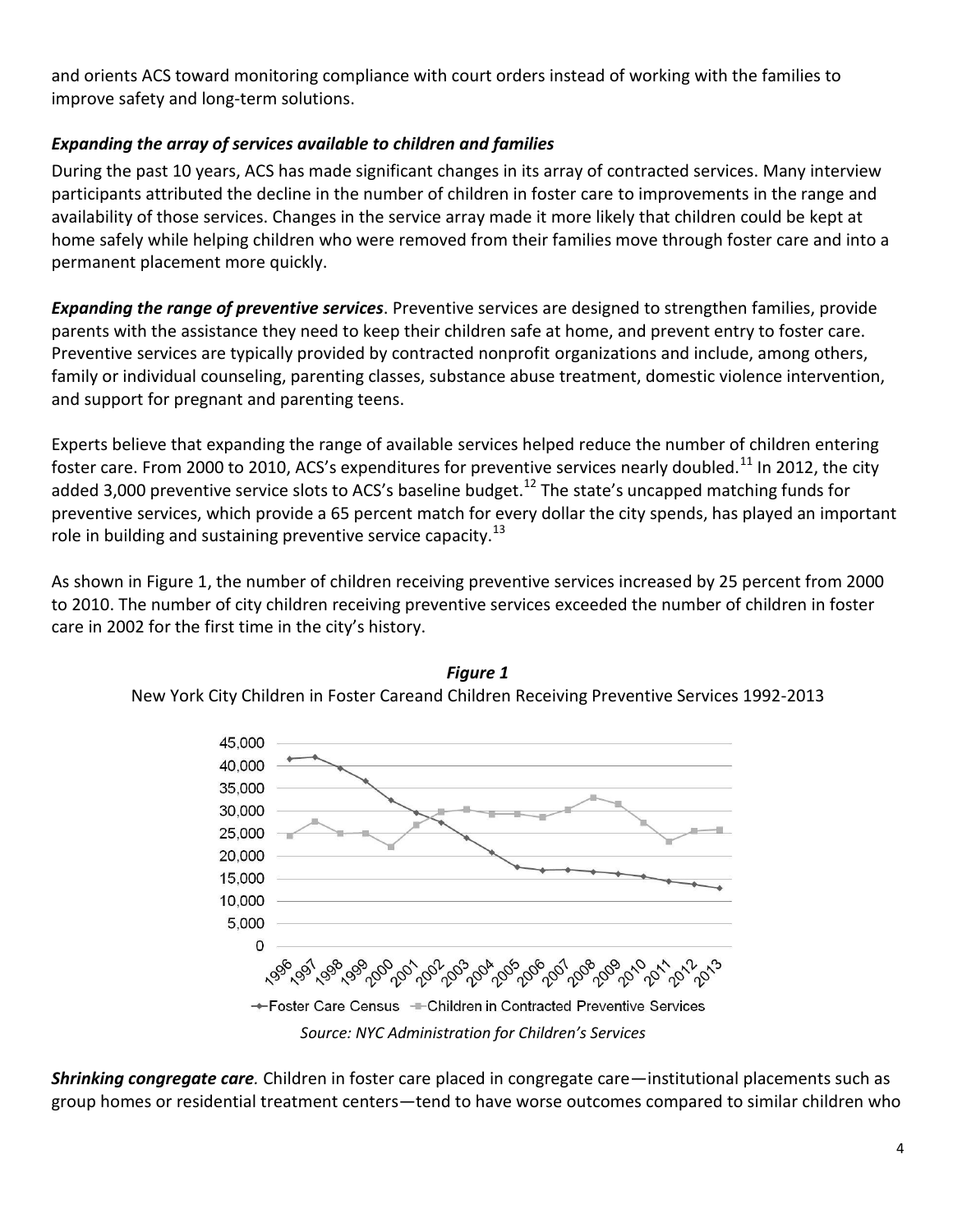are placed in family settings. Furthermore, congregate care tends to cost at least three times as much as familybased placements.<sup>14</sup>

Beginning in 2004, ACS discontinued many of its contracts for congregate care services. These changes were motivated by an emerging consensus among experts that all children are better off in a family setting, as well as concerns about the quality of some of the city's facilities (some of the closed facilities had received strong criticism for several years). Children who entered congregate care were found less likely to be reunified with their parents or to achieve permanency compared to children in family foster care.<sup>15</sup> By reducing the use of congregate care, ACS believed that more children could achieve permanency faster. In June 2004, there were almost 4,000 foster children living in congregate care. This number dropped to about 2,500 by March 2008.<sup>16</sup> In September 2013, there were 939 children in city congregate care facilities.<sup>17</sup>

*Improving service to special populations*. General preventive services usually lack medical and psychosocial expertise or the ability to assess risk properly among some types of children, such as medically fragile children or LGBTQ youth. In addition to increasing the availability of general preventive services, ACS invested considerably in specialized preventive services and foster care options for high-risk children. For example, the city currently contracts with six nonprofit agencies to provide child welfare services to children with special medical needs and their families. These children are often medically fragile. The specialized services can provide medical supervision and support that are individually tailored to the children's medical conditions and the strengths and challenges of the families. ACS, through its contract service providers, recruited foster parents who are willing and able to care for and to adopt children with special medical needs if they cannot return home safely. Similarly, specialized services and programs are now in place for LGBTQ youth, homeless and runaway youth, and parenting teens.<sup>18</sup>

While the number of children in foster care is decreasing, the share of teens among children in foster care is increasing.<sup>19</sup> In order to address the unique developmental and emotional needs of teens and older youth in foster care, ACS implemented two evidence-based programs that focus on family dynamics and behavioral change: Multisystemic Therapy (MST) and Functional Family Therapy (FFT).<sup>20</sup> Additionally, for children who cannot return home safely, ACS implemented the Kinship Guardianship Assistance Payment Program (KinGAP) in April 2011. The program provides financial assistance to a family member who has served as foster parent for the child for a minimum of six months and is willing to serve as a permanent guardian. Though KinGAP serves children of all ages, the program is aimed at facilitating the discharge of older youth from foster care.

*Increasing evidence-based programs*. The introduction of MST and FFT programs are part of a broader trend toward increasing the number of evidence-based services and programs. Currently, about one-third of ACS's preventive and foster care programs are evidence-based. While the impact of these evidence-based programs on the city's child welfare system is still being evaluated, some interviewees believe the programs helped continue the reductions in the number of children in foster care in recent years.

For example, in 2012, ACS implemented ChildSuccessNYC—a model for foster care that combines several evidence-based practices related to engagement of birth parents, foster parent support, and youth development. ChildSuccessNYC was piloted in 2012 with five foster care contract agencies, representing about 20 percent of the foster care system. ACS is planning to expand the program to seven more foster care agencies in early 2014 and to the rest of the foster care agencies by 2015.<sup>21</sup> ChildSuccessNYC is the centerpiece of a Title IV-E waiver demonstration project granted by the U.S. Department of Health and Human Services in 2013.<sup>22</sup>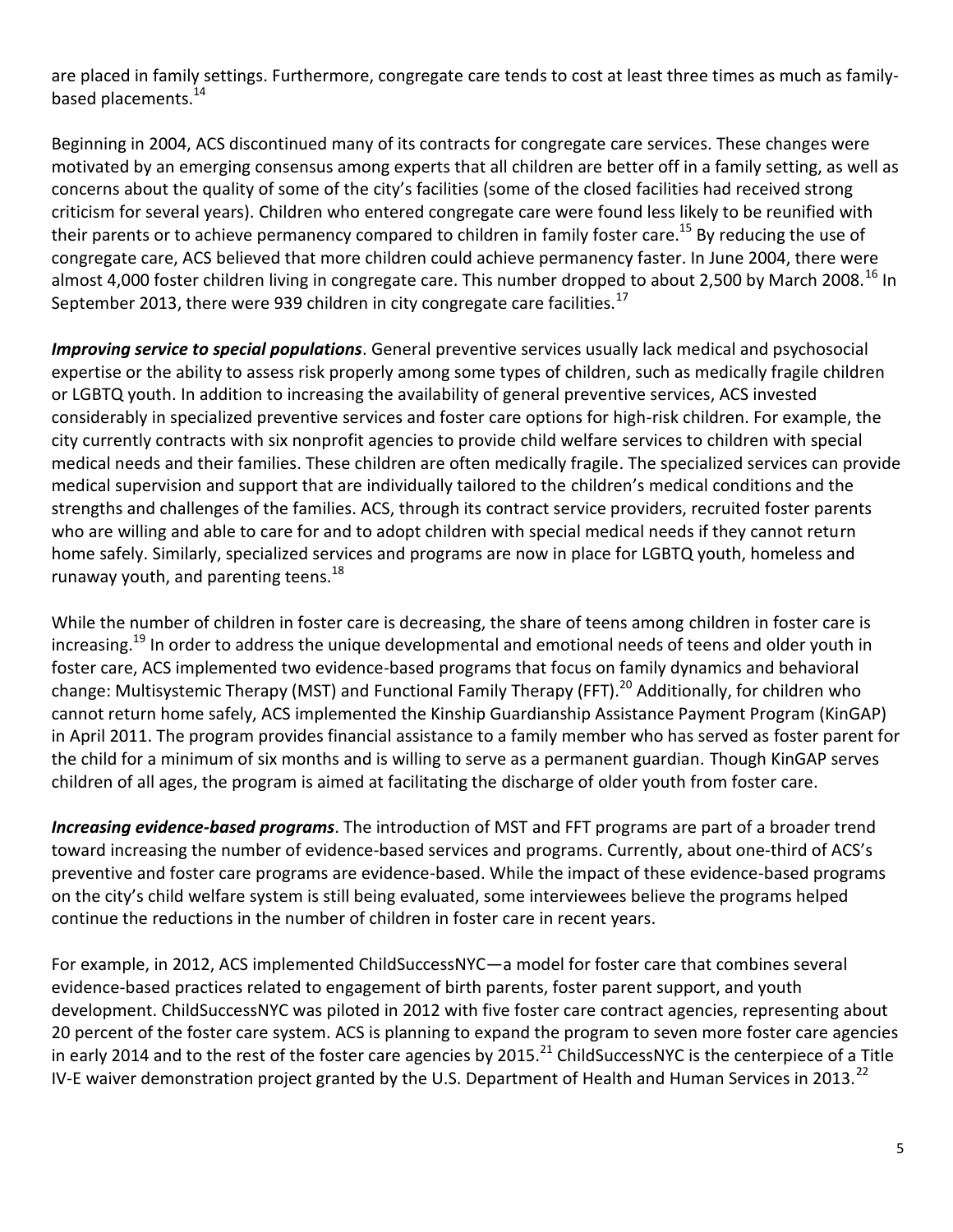Another example is Multidimensional Treatment Foster Care (MTFC). In this evidence-based placement program, delinquent youth are placed with a specially trained foster family. A foster family, together with a family therapist, becomes part of a youth's therapeutic treatment team. Simultaneously, the youth's family receives intensive therapy and parenting skills training to prepare them for the child's return home. Upon the child's return, the family receives MST and family and youth progress are monitored.<sup>23</sup>

# *Strengthened accountability and organizational learning processes*

Outside of child protective investigations, the vast majority of child welfare services are contracted out to nonprofit service providers. ACS, responsible for holding itself and the nonprofit providers accountable for performance, implemented three new accountability mechanisms during the past seven years: (1) ChildStat, (2) Scorecard, and (3) Improved Outcomes for Children (IOC).

*Developing organizational learning and accountability*. In July 2006, ACS introduced ChildStat—a staff accountability initiative and organizational learning process for continuously monitoring child protection practices and performance of families that are the subjects of abuse and/or neglect investigations. The purpose of ChildStat is to review case practice, decision-making processes, to learn what areas need to be strengthened, and to hold agency leaders accountable for making necessary changes. ChildStat draws on principles and practices used in the New York City Police Department's widely heralded CompStat process.<sup>24</sup>

ChildStat meetings occur on a weekly basis and include senior management from across ACS. During the meetings, teams from DCP are invited to present and discuss cases chosen according to criteria set by the ACS's Quality Improvement Unit. The meetings help keep ACS's executive team more connected to case practices across ACS's field offices and provide a forum to identify emerging challenges and potential solutions. ChildStat is broadcast live to several offices across the five boroughs, which facilitates the dissemination of best practices and policy directives. ChildStat was expanded in 2009 to include separate meetings to examine foster care cases, and again in 2011 to include cases receiving preventive services. Many interview participants credit ChildStat for strengthening and standardizing practice across field offices and the child welfare services.

*Monitoring and improving services.* In 2009, ACS's divisions of Quality Assurance and Policy and Planning introduced a new performance monitoring system that includes a new tool to evaluate the performance of contract foster care agencies and preventive service providers, called Scorecard. Scorecard replaced the Evaluation and Quality Improvement Protocol (EQUIP).

Both Scorecard and EQUIP use case record reviews and administrative data to generate scores for the performance of provider agencies, but Scorecard expanded the range of indicators that ACS uses to track and assess agency performance. Scorecard tracks each agency's performance and scores them using a letter grade of A, B, or C in key areas such as safety, permanency, well-being, and foster parent support. Unlike EQUIP, which released scores to agencies long after the performance period, agencies receive Scorecard marks quarterly and are required to develop plans with ACS to address challenges on an ongoing basis.

*Improved Outcomes for Children (IOC)* is a family-centered accountability and financing measure to improve key outcomes for children in foster care and for families receiving preventive services.<sup>25</sup> While IOC has many components, experts interviewed point to two aspects that had an impact on the number of children in foster care. First, IOC gave contract agencies the authority to discharge children from foster care without pre-approval by an ACS case manager. By removing this bureaucratic step, children could be discharged more quickly. Second, IOC introduced Family Team Conferences (FTCs)—regular meetings between the foster care agency staff, ACS staff, and families—into the case practice model of preventive and foster care agencies. The FTCs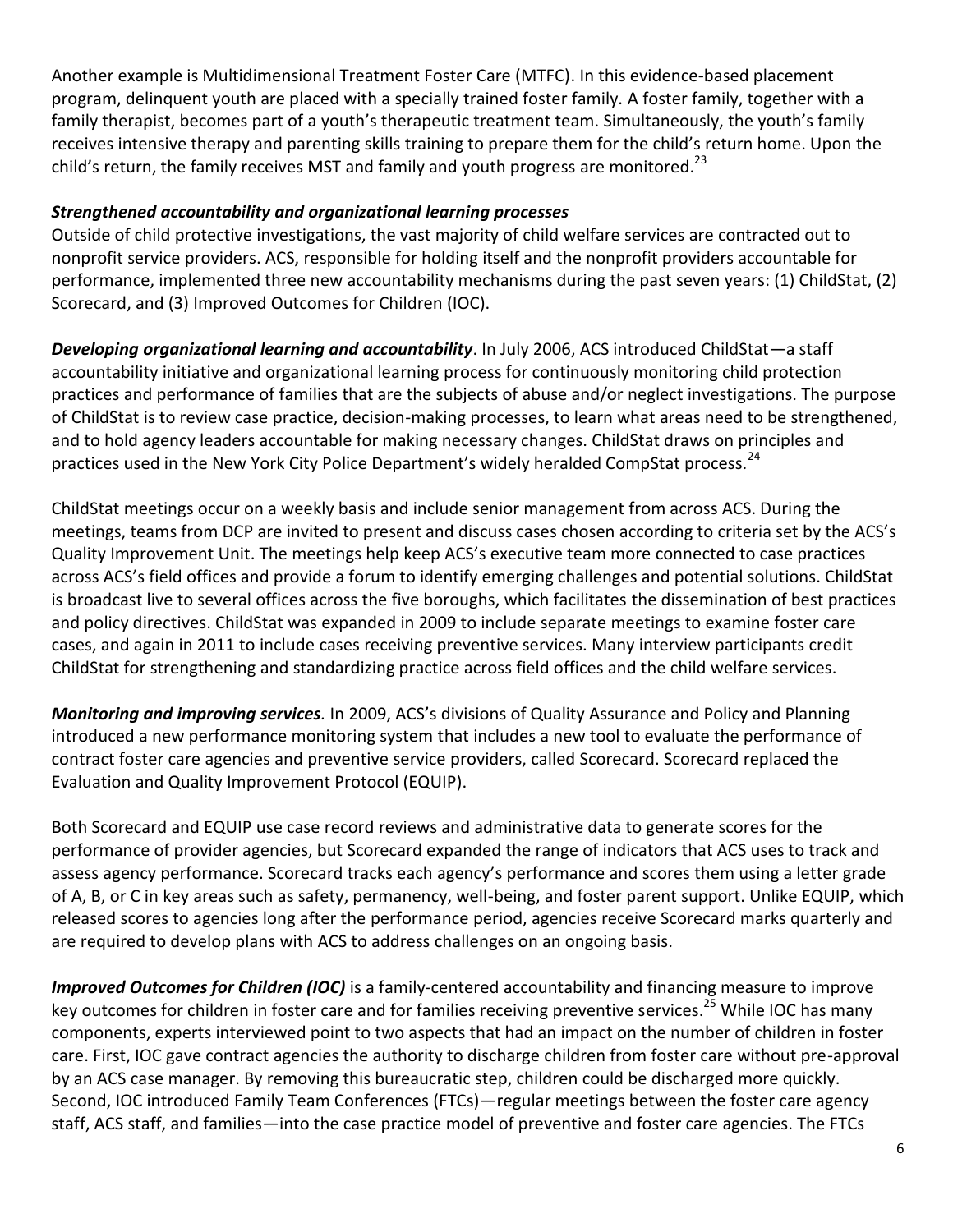allow ACS to monitor delays in a case and make sure that reunification remains an option whenever safe and appropriate.

In addition to allowing ACS to monitor the practice of contracted providers more effectively, the new accountability mechanisms were used to guide contracting decisions. Agencies that succeeded in preventing foster care and moved children who entered foster care to permanency more often and more quickly—thus lowering the foster care census—were rewarded with larger contracts. Agencies whose performance lagged saw their contracts shrink or lost their contracts. From 2002 to 2013, for example, 11 foster care agencies closed and six others were merged, resulting in 16 fewer agencies in the system.

# **Challenges and Looking Ahead**

The progress made in the city's child welfare system in the past 10 years is fragile. In many jurisdictions, a single child tragedy combined with negative press coverage has led to rapid increases in removals of children from their homes, and in the number of children in foster care.<sup>26</sup> Budget and fiscal pressures may also lead to hiring freezes that could raise child protective caseloads, decrease retention, and undermine the quality of child protective investigations. The previous decline in the number of children in foster care occurred from 1980 to 1985, for example, and was followed by a series of crises that led to a tripling of the number of children in foster care in five years amid exploding caseloads. In this context, ACS faces three challenges in continuing to drive down the number of children in foster care: (1) implementing the many recent initiatives successfully; (2) building stronger bridges to other city agencies; and (3) sustaining innovation.

*Implementing current initiatives.* ACS has embarked on a path that will overhaul several aspects of the agency's work and will challenge the capacity of public agency and contract agency staff. Over the past two years alone, ACS has rolled out several evidence-based preventive and foster care service models and began implementing the ChildSuccessNYC initiative system-wide. At the same time, the agency has absorbed the Department of Juvenile Justice and is rolling out New York State's Close to Home juvenile justice reform initiative—which involves many of the same contracted service providers as foster care. $27$ 

There is a strong rationale to support each of these major initiatives. However, the simultaneous implementation of numerous large-scale projects, along with other new practices and policies, will pose several challenges. It will be taxing on the capacity of executive and frontline staff to absorb new training, implement procedures with fidelity, and assess their impact—all while ensuring the quality of other core work. Assessing the efficacy of the evidence-based programs is especially important, as all are replicating models from outside of New York City that have not been evaluated in the context of the city's unique conditions. Understanding the return on investment in these programs, which have been criticized by some interview participants as costing too much compared to locally grown alternatives that may produce similar outcomes, requires faithful implementation and careful research. Ensuring that staff has the time and resources to implement reforms while ensuring the safety of New York City's children is essential to their success.

*Building stronger bridges to other agencies.* Many believe that there is a need to strengthen further coordination with agencies that have frequent contact with ACS-involved families, including the city's Department of Education, Homeless Services, Department of Health and Mental Hygiene, Housing Authority, and criminal justice agencies. In recent years, ACS has made substantial progress in strengthening internal procedures to support more comprehensive case management, such as developing data sharing agreements with other city agencies and the judiciary. For example, ACS is part of several cross-agency data-sharing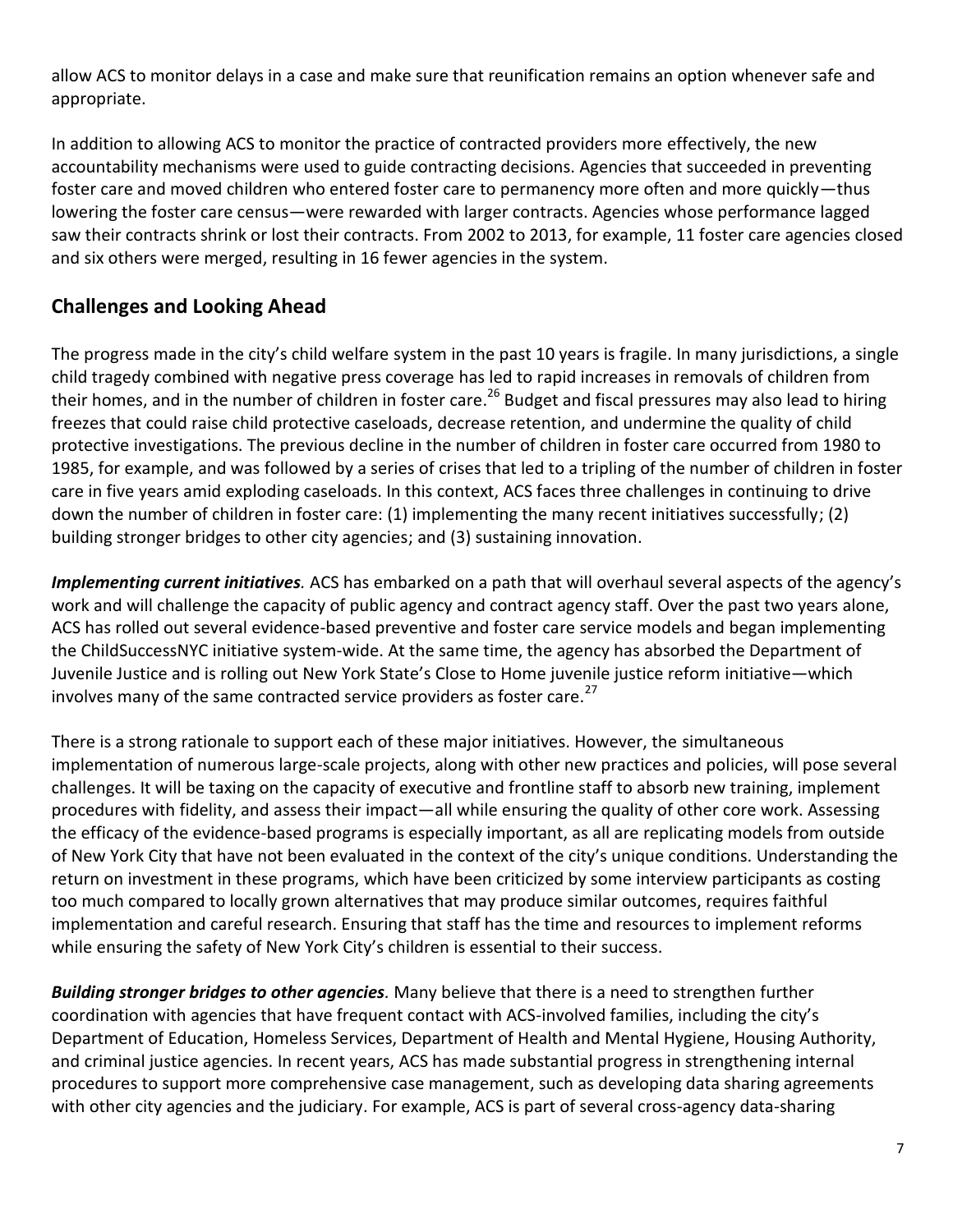initiatives coordinated by the Office of the Deputy Mayor for Health and Human Services.<sup>28</sup> ACS has also been working with the Family Court on improving processes and data-sharing involving child abuse and neglect cases.<sup>29</sup> In 2005, ACS established an internal education unit to better coordinate special education services for children in foster care with the New York City Department of Education (DOE).

ACS should continue to collaborate with other human service agencies to identify policies and protocols that address gaps in service access and interagency communication. ACS should also evaluate the impact of these collaborations and data-sharing efforts on case outcomes. Many people interviewed emphasized the need to further strengthen coordination between ACS and DOE in order to improve the continuity of education services and the educational outcomes for all children in foster care, particularly older youth. While recent changes in the federal Family Educational Rights and Privacy Act (FERPA) that governs the confidentiality of education data may help in sharing information, deeper collaboration on the front lines is needed to address issues of educational performance and safety for children involved with ACS.

Continued collaboration with the Family Court will be critical in the coming years, especially in cases where adoption is a goal. Lengths of stay in foster care for city children with a goal of adoption are longer than for similarly situated children in other child welfare systems. Studies undertaken jointly by ACS and the Family Court indicate that delays in processing adoption occur for many reasons outside of the scope of ACS control, but which impact the number of children in care and how long they stay.

*Sustaining innovation.* The next administration will need to make strategic choices about how to further specialize the service array to better serve children who continue to come into foster care. Addressing racial and ethnic disparities is also high on the agenda of internal and external stakeholders. Though fewer African American children are in care today compared to 10 years ago, the disproportionate representation of African American children in care has persisted. Since 1987, African American children have made up 60 percent of the system's population. Overall, while fewer children enter care, those that do tend to come from families facing more complex issues. Developing or refining alternatives to foster care that address family issues while keeping children safe will be necessary to drive the foster care census lower.

*This brief was prepared by the Vera Institute of Justice. Please direct all questions and correspondence to Allon Yaroni, Research Director, Center on Sentencing and Corrections, Vera Institute of Justice, 233 Broadway, 12th Floor, New York, NY 10279. Email ayaroni@vera.org.*

#### **Endnotes**

<sup>1</sup> For an overview of the child welfare system see: Child Welfare Information Gateway Factsheet 2013.

<https://www.childwelfare.gov/pubs/factsheets/cpswork.pdf> (Accessed: December 26, 2013). For more information on child protection practice see: DePanfilis, D., Salus, M. K. (2003). *Child Protective Services: A Guide for Caseworkers*

<https://www.childwelfare.gov/pubs/usermanuals/cps/index.cfm> (Accessed: December 26, 2013).

<sup>2</sup> Yaroni, Allon, Rachel Wetts, and Tim Ross, "*The Academy: A Program for Older Youth Transitioning Out of Foster Care.*" New York: Vera Institute of Justice, 2010. <http://www.vera.org/sites/default/files/resources/downloads/Heckscher-Academy-report-final.pdf> (Accessed: December 30, 2013).

<sup>3</sup> Reva I. Allen, Alex Westerfelt, Irving Piliavin, and Thomas Porky McDonald. 1997. *Assessing the Long Term Effects of Foster Care: A Research Synthesis.* Child Welfare League of America.

 $4$  Administration for Children & Families, U.S. Department of Health & Human Services. 2013. Data Brief 2013-1: Recent Demographic Trends in Foster Care. http://www.acf.hhs.gov/sites/default/files/cb/data\_brief\_foster\_care\_trends1.pdf (Accessed: December 25, 2013).

 $<sup>5</sup>$  In New York City, the decline in the number of children in foster care started in 1996. That year, ACS was created as a stand-alone</sup> agency (separated from the Human Resources Administration) dedicated to serving children and their families. For 2002-2003 statistics